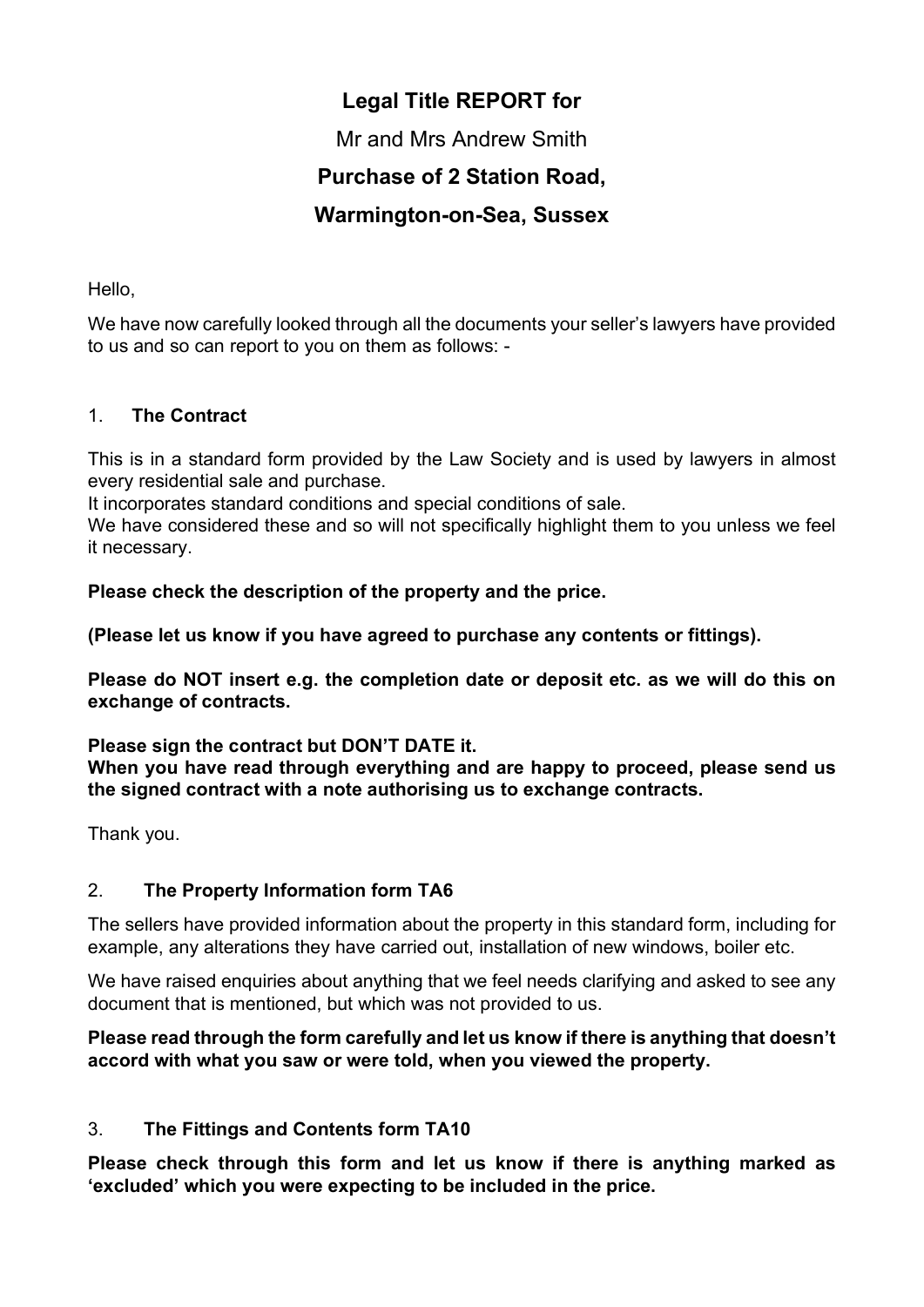Please speak to the sellers direct (or through the estate agents) about any items offered for sale. Let us know if you would like us to pay for these on completion with the purchase price.

## 4. The Land Registry Title Document and plan

We would draw your attention to the following provisions: -

### Rights that affect the property – (referred to in the Property Register)

These are contained in the Transfer from the Developer dated 17 May 2000 (see below).

#### Rent charge

There is a rent charge payable on the property which you will see is £1 10 shillings (£1.50!). per year.

We have raised an enquiry about this to see if it is still paid and to who.

#### Please check that the area on the Title plan, accords with the extent of the property as seen by you when you viewed it. If you are unsure, please arrange to view the property again and of course, let us know immediately if anything is different.

## 5. The Transfer of the property from the builders dated 17 May 2000

We would draw your attention to the following provisions: -

#### Rights that benefit the property – (contained in the First schedule to the Transfer)

- a) A right of way over the roads and footpaths on the estate. (These have now been adopted and so are public save for the private footpath to the neighbour's rear garden).
- b) A right of way over the footpath on your neighbour's garden (coloured blue on the plan).
- c) The Right to use any shared services such as drains or sewers, that may run through a neighbour's property. (Note - most shared sewers are now the responsibility of the Water and Drainage company).
- d) The right to enter your neighbour's property (by prior arrangement) if necessary, to repair yours. (E.g. placing a ladder in your neighbour's garden, to enable you to clean your gutters or repair a wall close to the boundary).

## Rights over this property for the benefit of neighbouring property –

## (contained in the Second schedule to the Transfer)

- a) A right of way over the footpath on your garden for your neighbours to gain access to their rear garden (coloured brown on the transfer plan).
- b) The neighbours' right to use any shared services such as drains or sewers, that may run through your property.